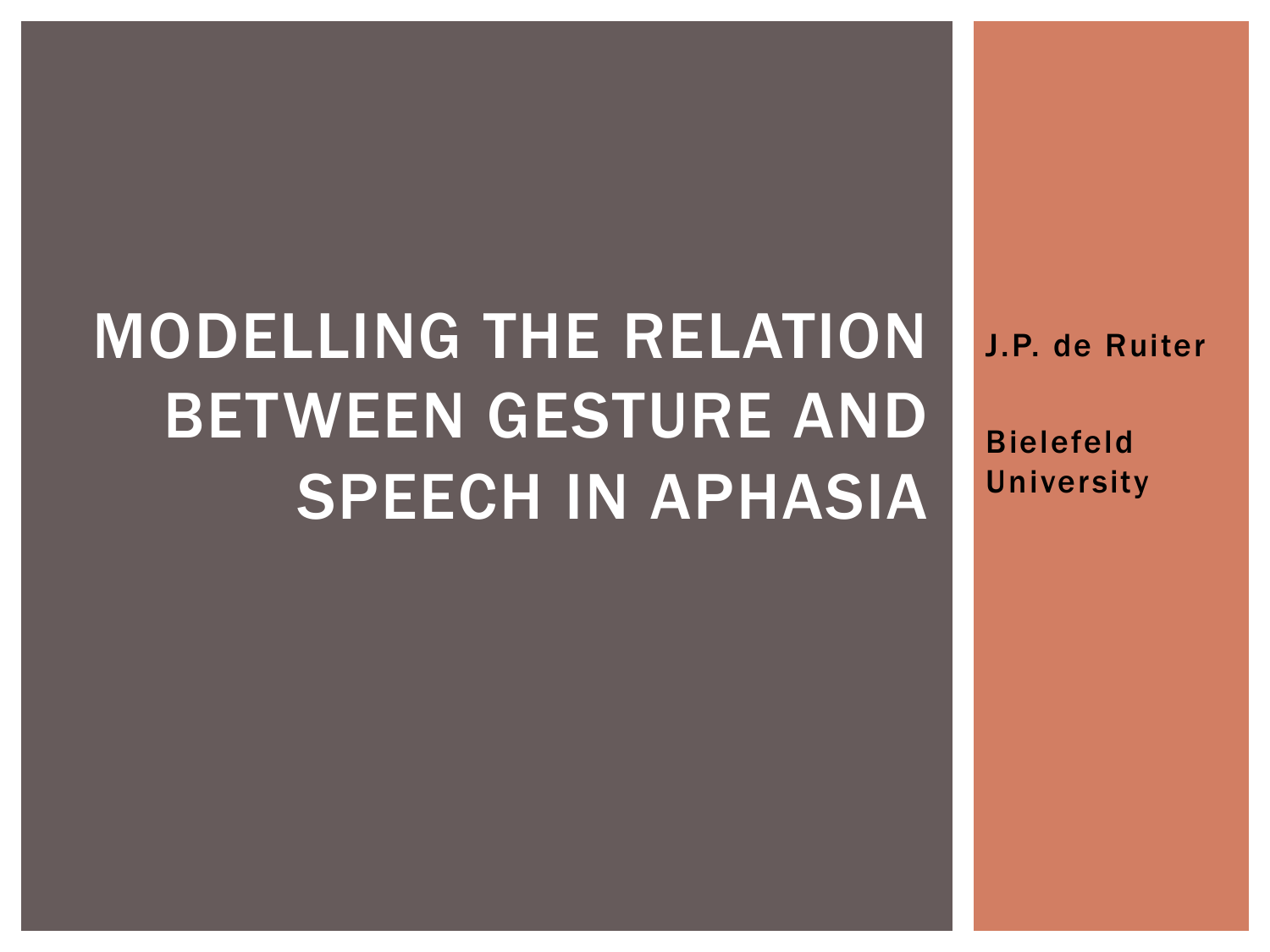### PRE-ACKNOWLEDGEMENT

#### This talk was based on a collaborative research project with

### Carola de Beer Dept. of Clinical Linguistics, Bielefeld

De Ruiter, J.P. & De Beer, C. (2013). A critical evaluation of models of gesture and speech production for understanding gesture in aphasia. *Aphasiology*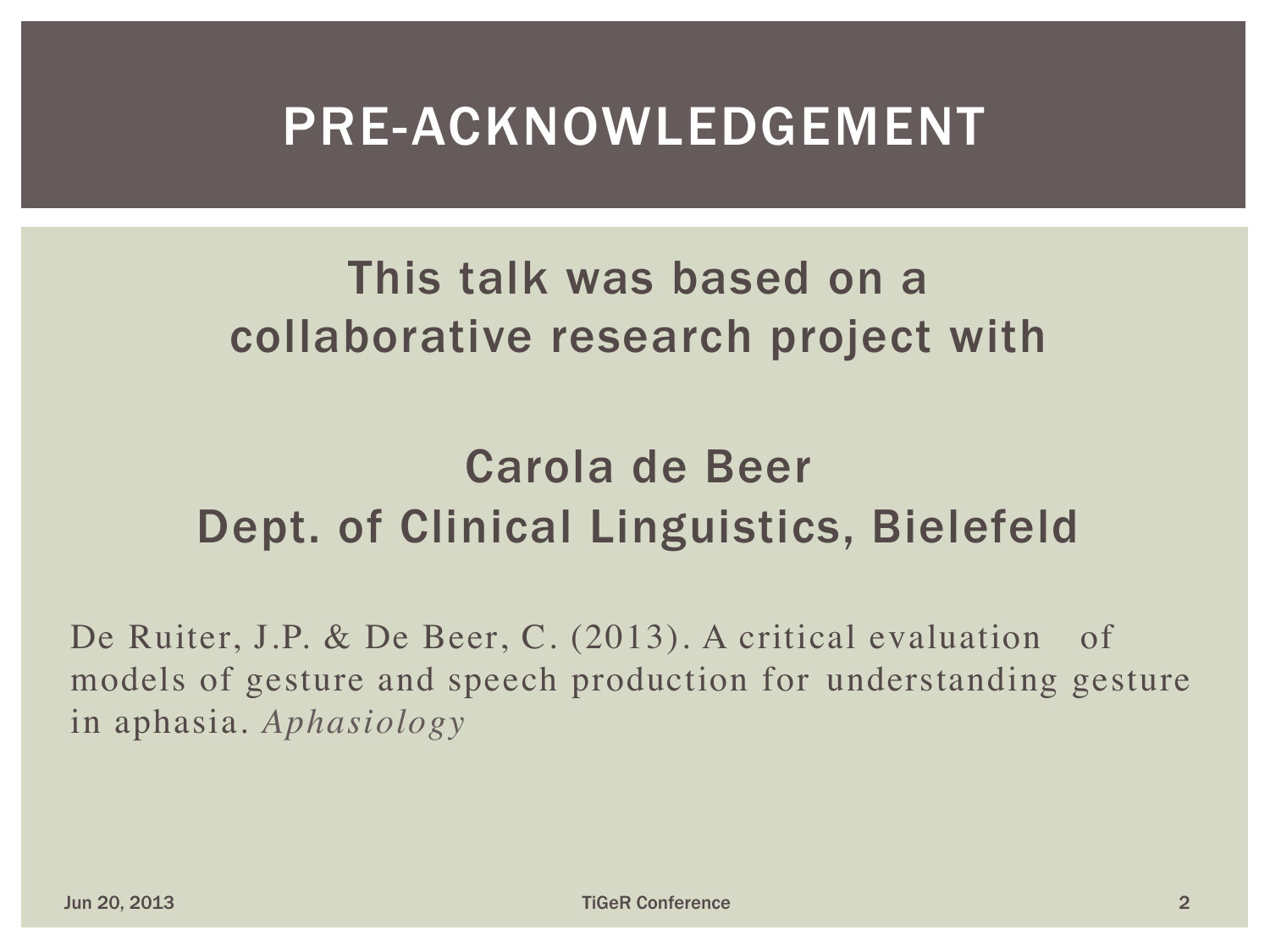# GESTURE & APHASIA

- ■Two ways in which gesture and aphasia research can benefit from each other:
	- a) Gesture research helping aphasia research
		- **Theories & Therapies**
	- b) Aphasia research helping gesture research
		- **Providing new challenges**
- This talk will be mainly about b)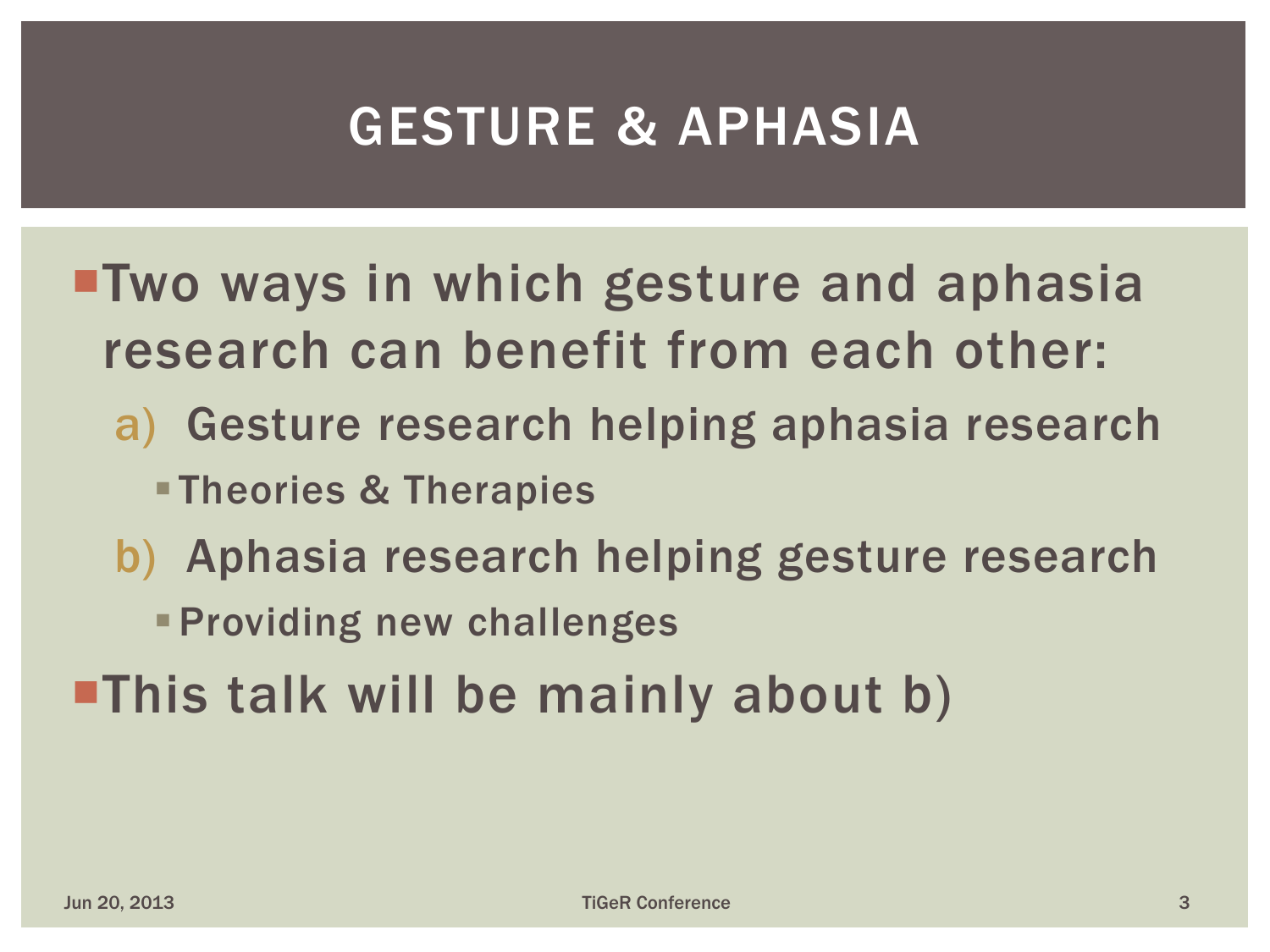# GESTURE MODELS

**Easture models are create to explain** certain psycholinguistic phenomena

Semantic 'synchrony'

Temporal synchrony

Surprise: these models are usually able to explain the phenomena that motivated them

...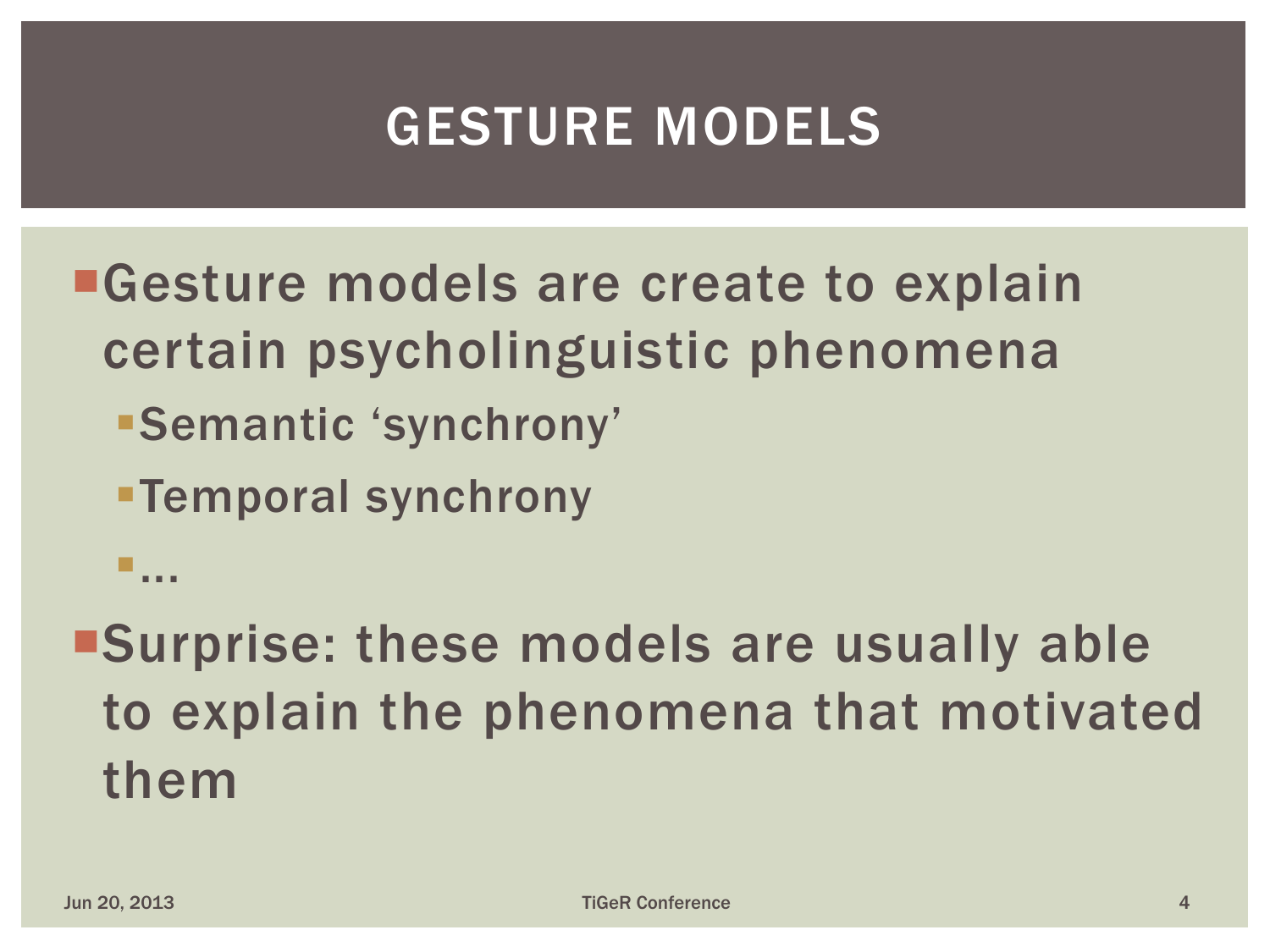# GESTURE MODELS

- **From a strictly scientific perspective, this** is not sufficient
- **A** model that can only explain what it was devised to explain is just a theory dressed up as a model
- ■Real models can predict or explain phenomena that were *not their primary motivation*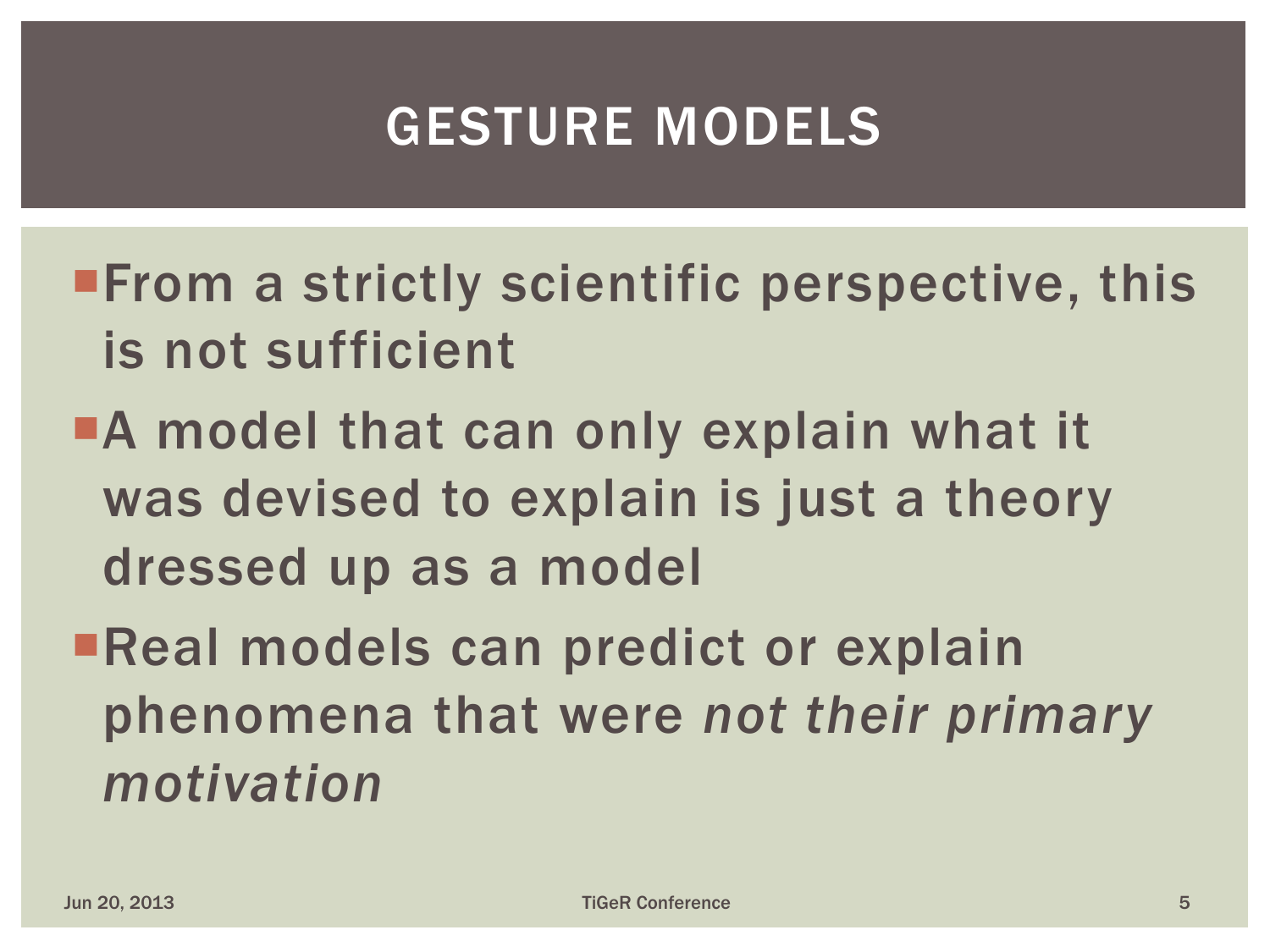# PHENOMENA

Model tests in gesture research:

- Stuttering (Mayberry & Jaques 2000)
- Dysfluencies (Seyfeddinipur 2006)

# **Another candidate: Aphasia**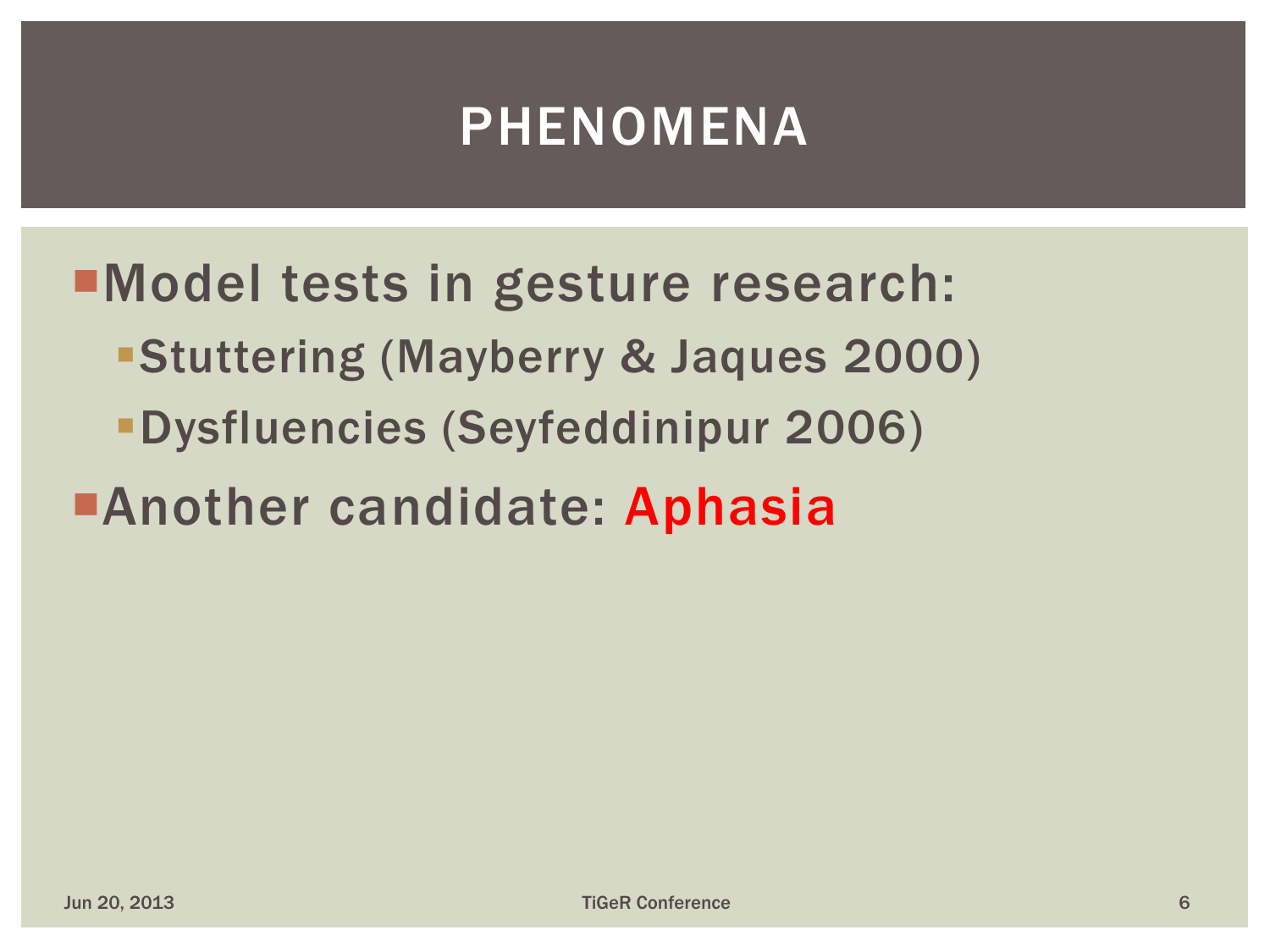#### FOCUS

- We have been looking at individuals with "nonfluent aphasia":
	- dysfluent speech production
		- reduced phrase length
		- pauses
	- perception less affected than production
	- coherent communicative intention, generally achieved
- We focus on iconic gestures (or equivalent)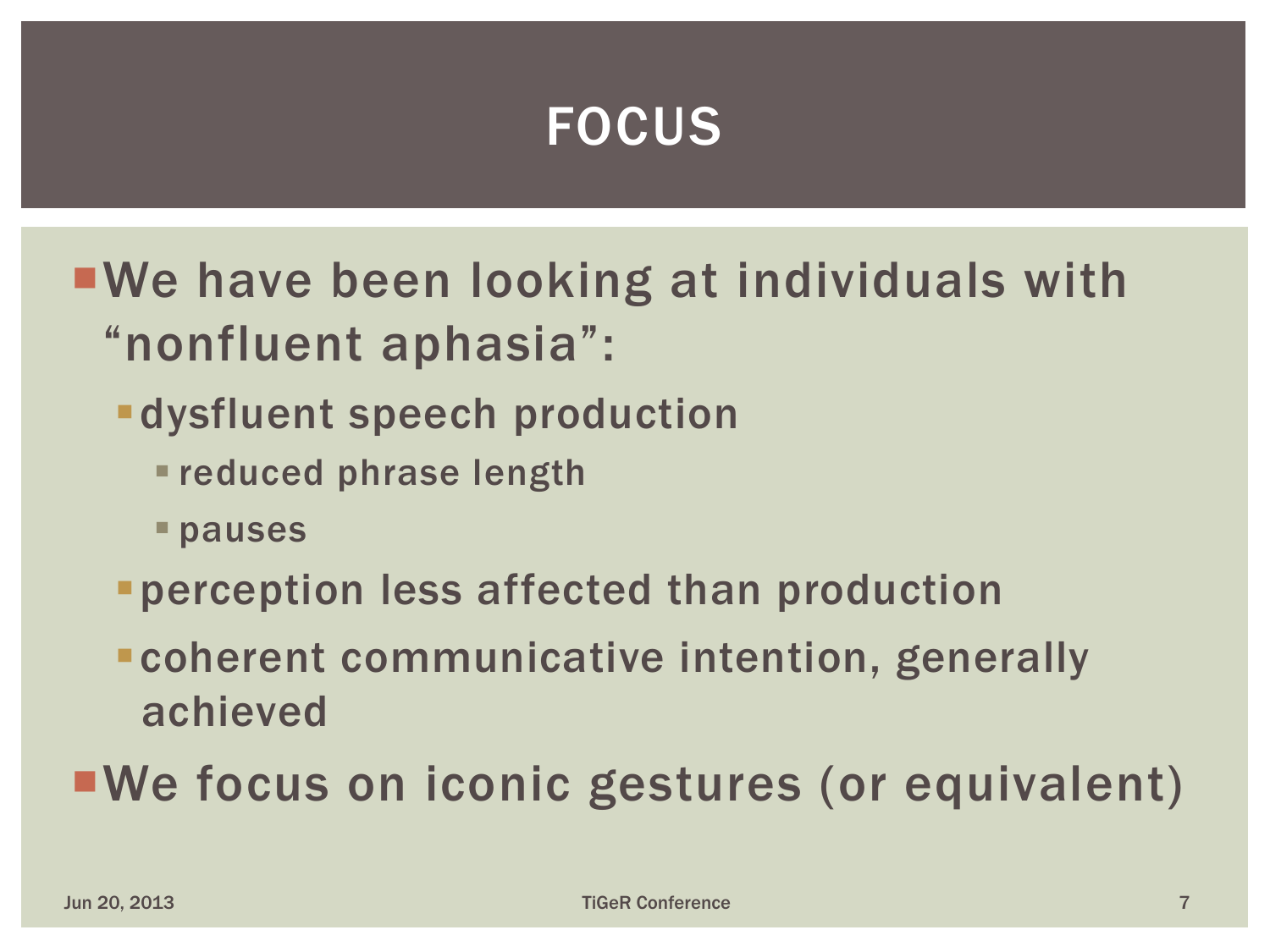### APHASIA PHENOMENON

#### The central phenomena

**Example 10 Figure 10 Figure 10 Figure 10 Figure 10 Figure 10 Figure 10 Figure 10 Figure 10 Figure 10 Figure 10 Figure 10 Figure 10 Figure 10 Figure 10 Figure 10 Figure 10 Figure 10 Figure 10 Figure 10 Figure 10 Figure 10** 

- The speech and gesture rate are *reduced*
- but the gesture/word ratio is *higher*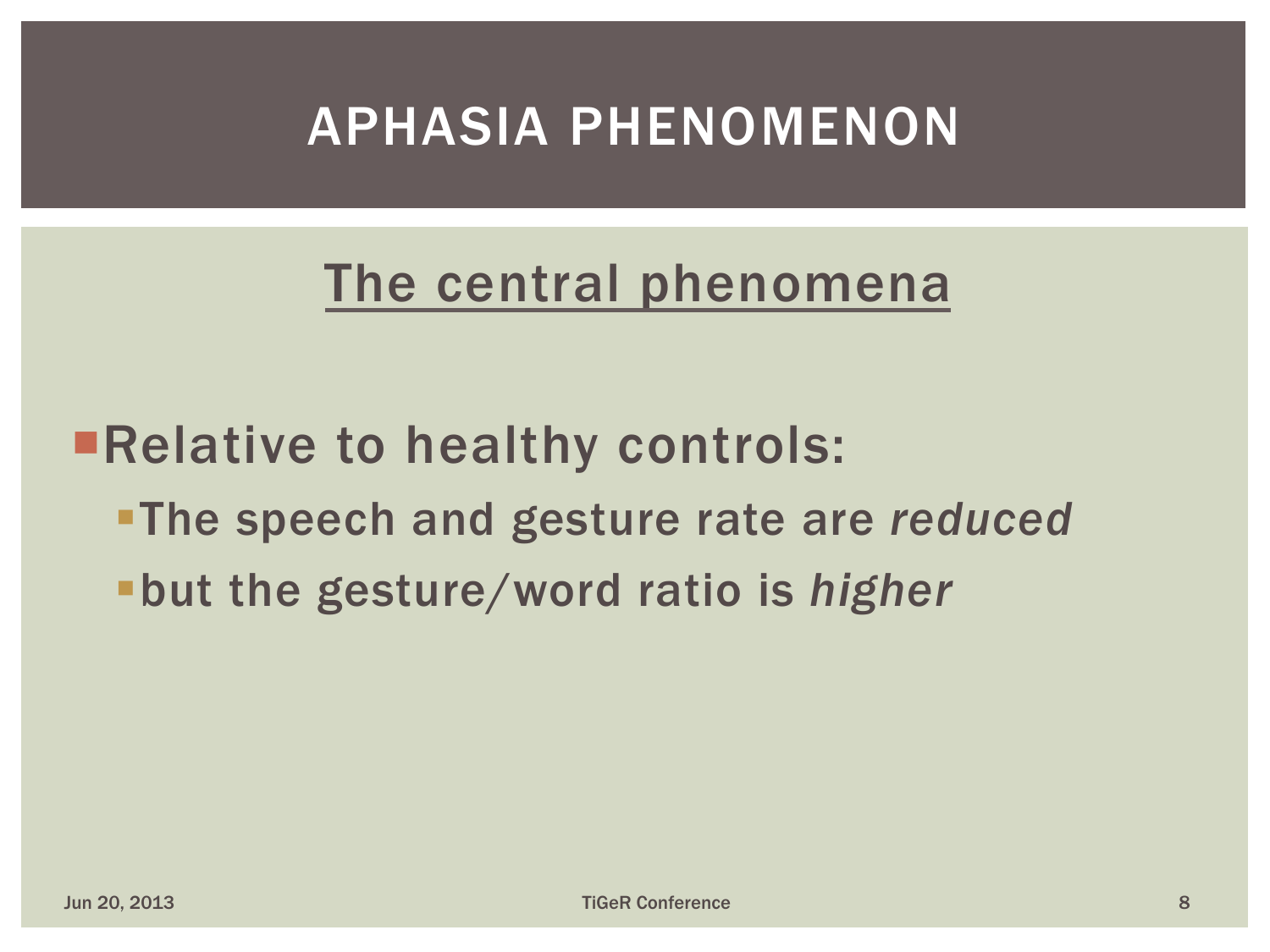# MODELS

#### McNeill's (1992) "Growth Point" theory

- Not a real computational model
- **Kendon: "The Growth Point is a poetic notion"**

#### **Key assumptions**

- Gesture is not "nonverbal behavior" but is intricately linked to speech (McNeill 1985)
- Gesture and speech have the same representational origin
- **-A GP represents one information unit that is** (somehow) expanded into both gesture and speech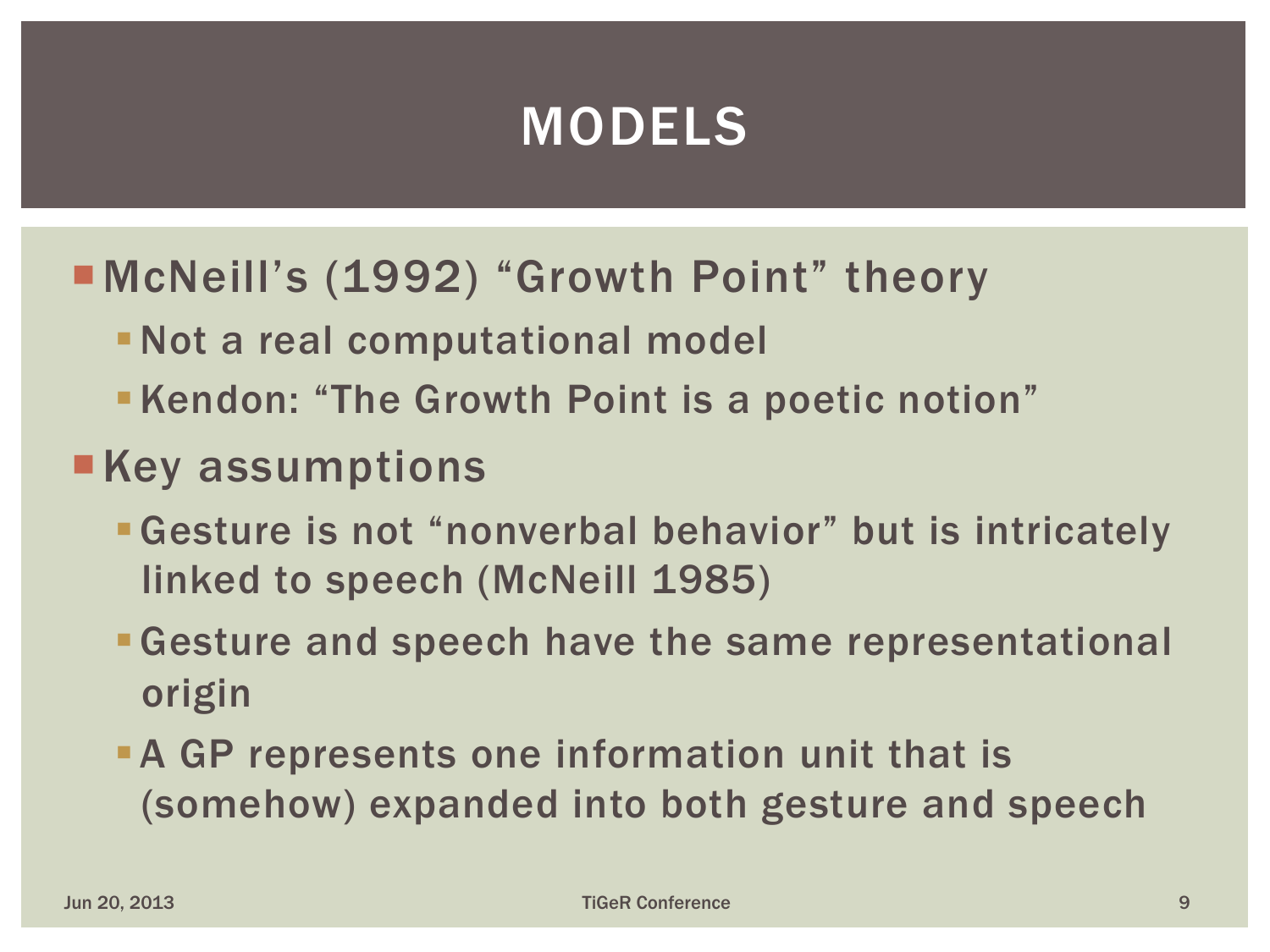### MODELS

- Butterworth & Hadar (1989)
	- **Response to McNeill (1985)**
- Assumptions:
	- Gestures not primarily communicative
	- **Function: to internally facilitate speech** production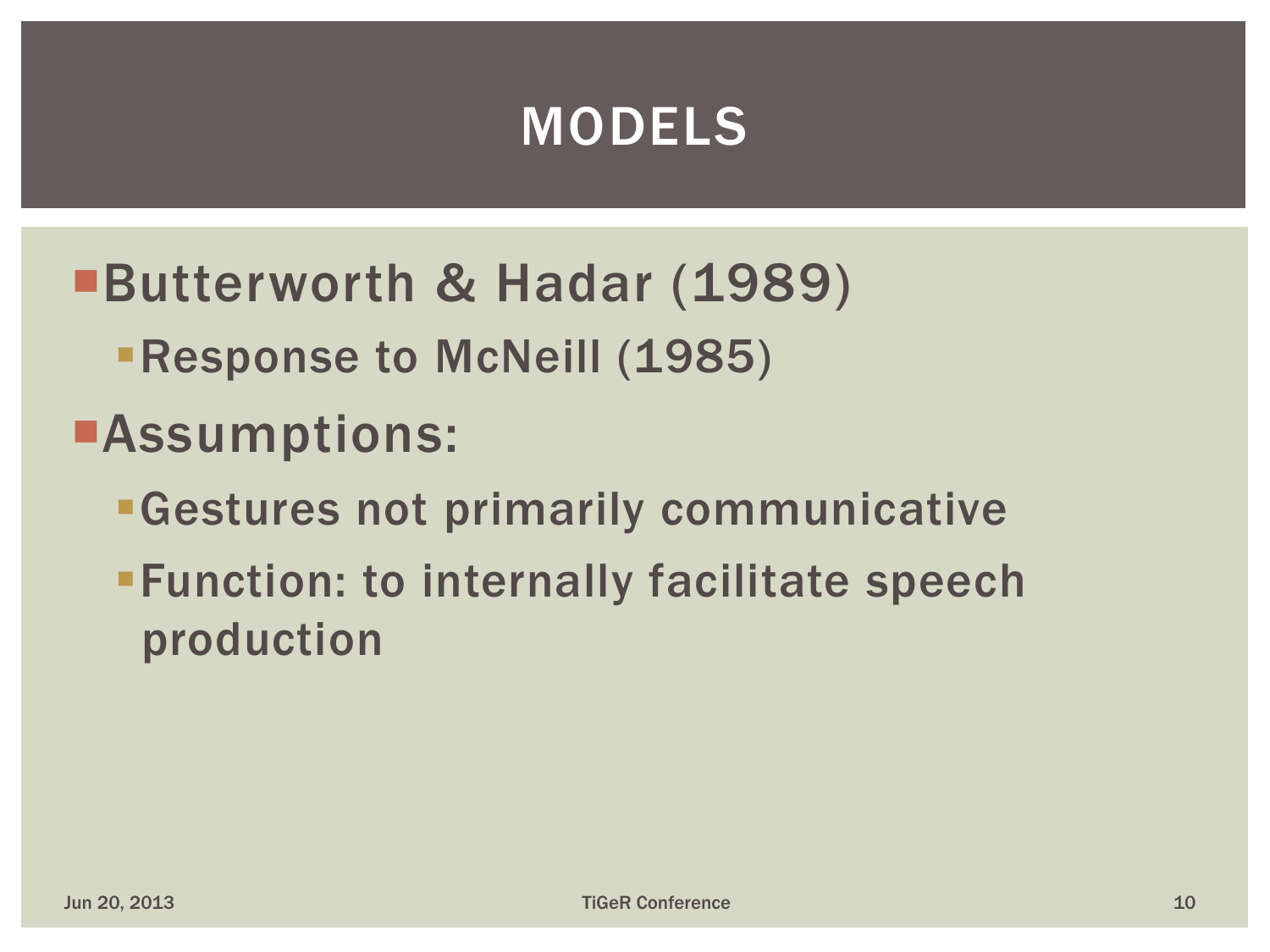### GENEAOLOGY OF GESTURE MODELS

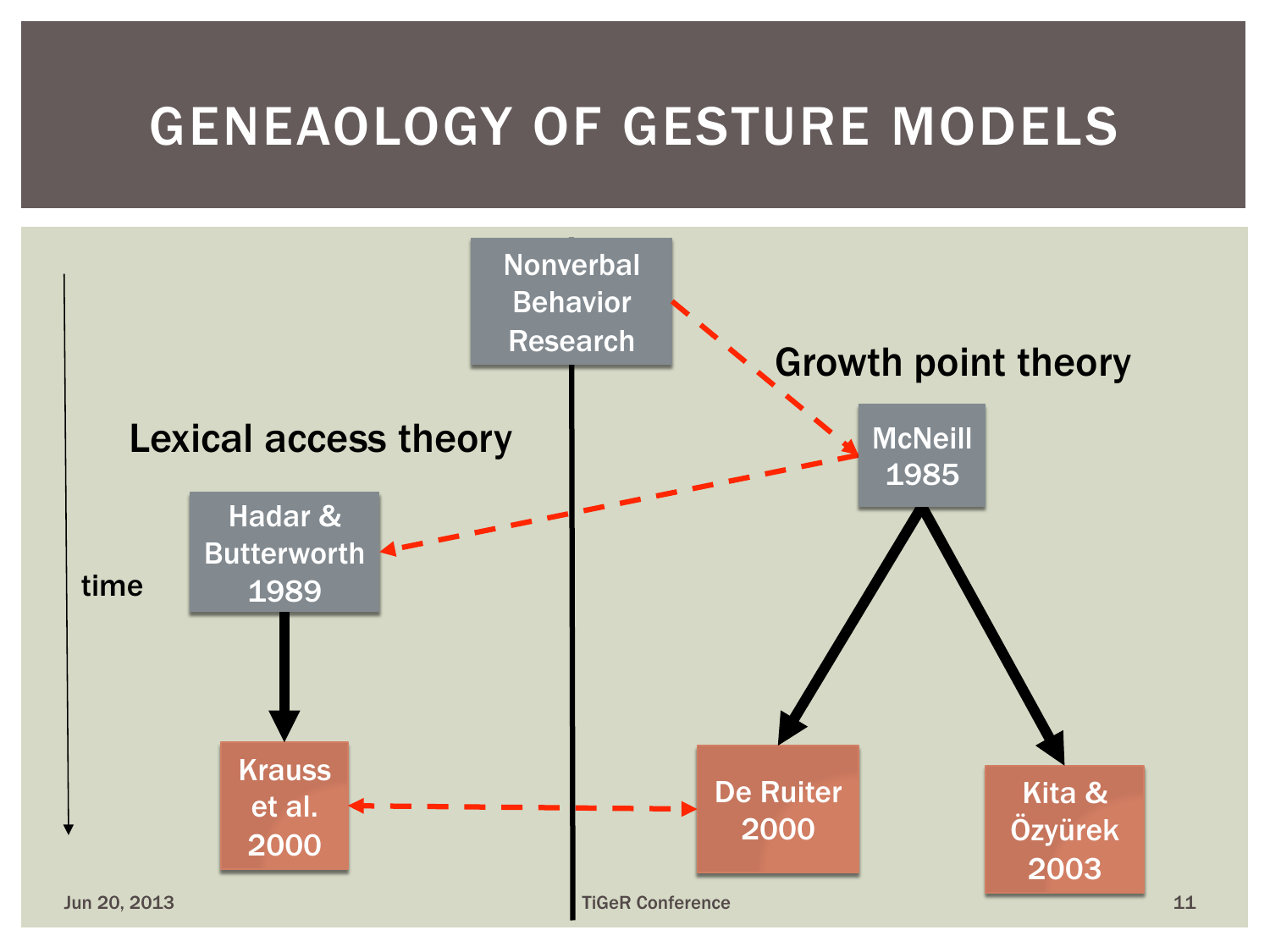# **NOTE**

- Comparison of Sketch Model (De Ruiter 2000) and Interface Model (Kita & Özyürek 2003)
	- Same: assume that Levelt's *conceptualiser* splits communicative intention into two modalities (verbal clause & gesture component)
	- Different:
		- **Thow gesture and speech are semantically aligned**
		- whether gesture is generated from pre-existing action schemata (Interface) or from imagery (Sketch)
		- Types of gestures incorporated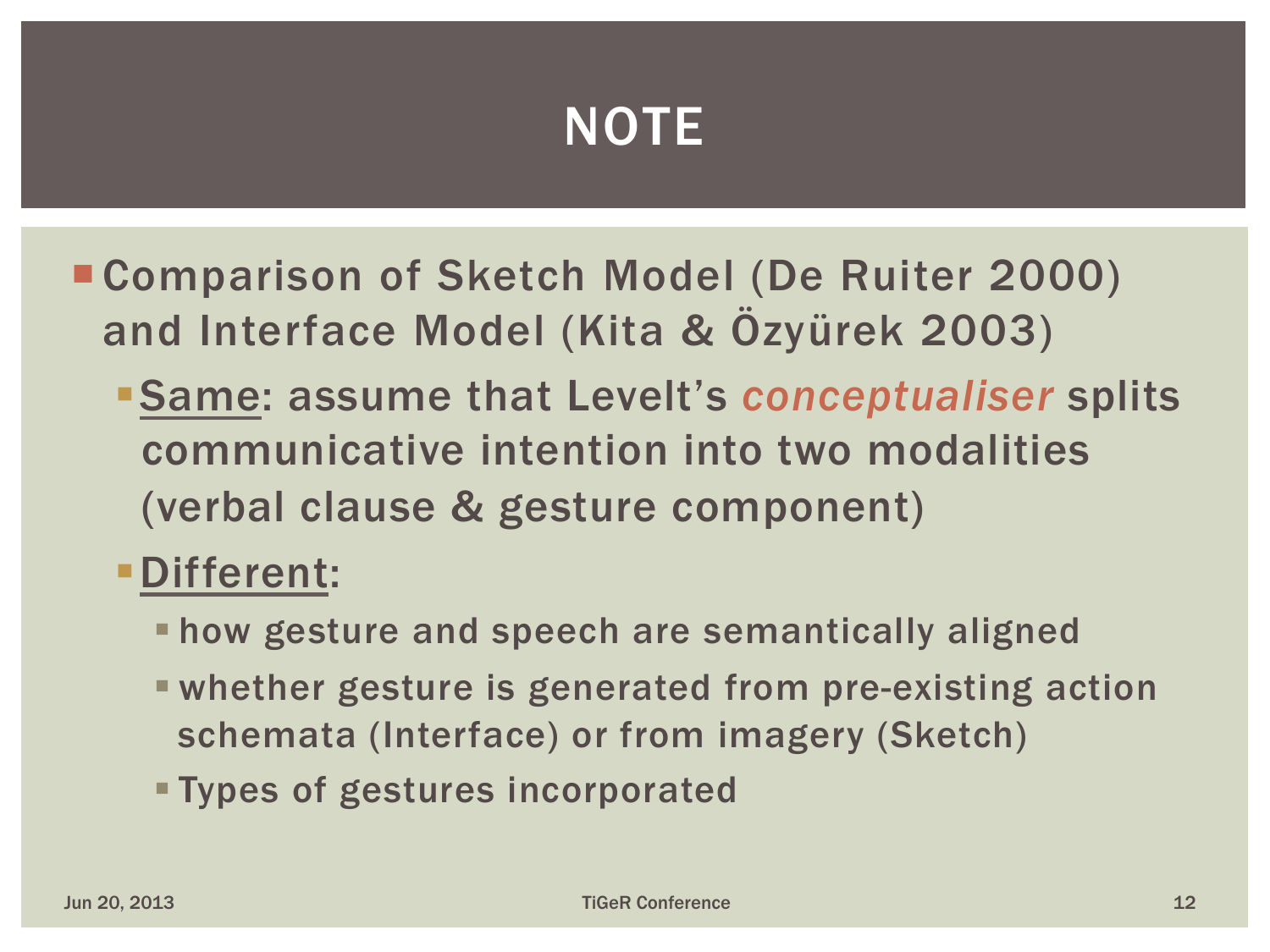# SPEECH GESTURE ALIGNMENT

#### **Sketch model**

- Gesture and speech are aligned by conceptualiser
- **For that, conceptualiser** needs to "know" about language (cf. Levelt et al. 1999)

#### **Interface model**

**Action generator,** message generator, and formulator exchange information to incrementally adapt gesture to planned speech

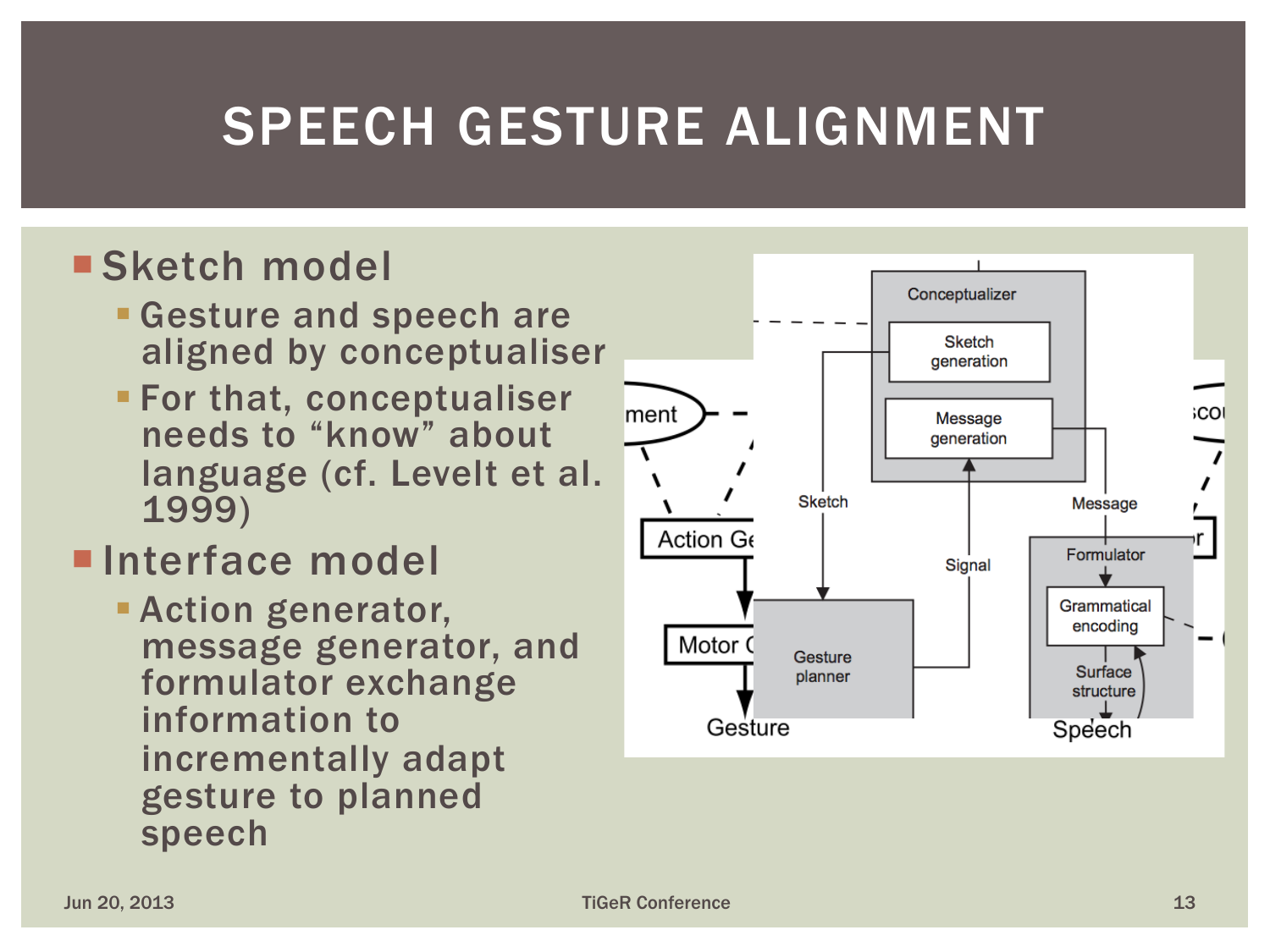### ACCOMMODATING APHASIA FINDING

# Repeating central finding

### **In nonfluent aphasia:**

- **-The speech and (iconic) gesture rate are** *reduced*
- The (iconic) gesture/word ratio is *higher*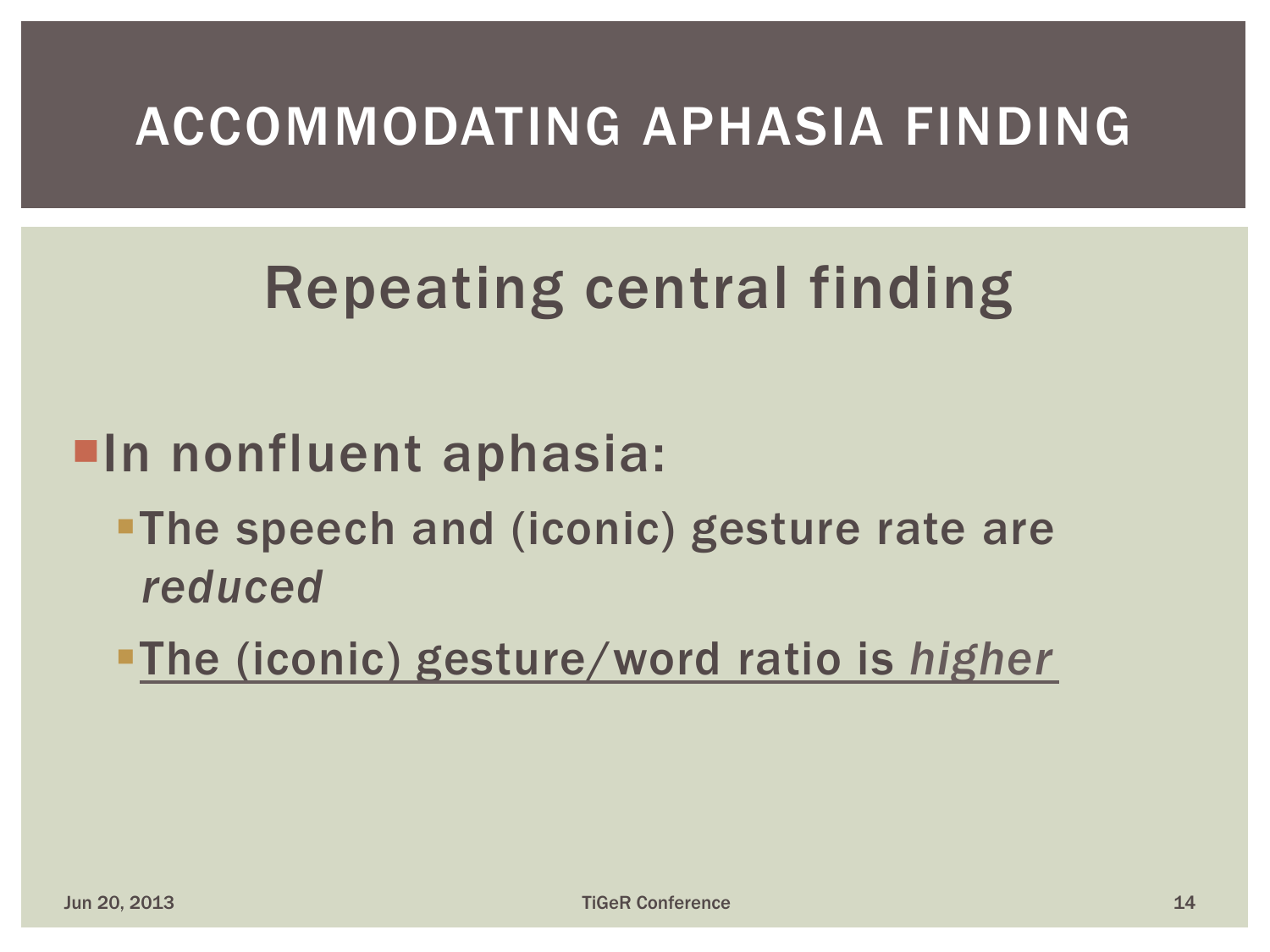#### EXPLANATION FOR LEXICAL FACILITATION FAMILY

### Lexical facilitation explanation:

- **In nonfluent aphasia, there frequently are** word finding problems
- To compensate, individuals diagnosed with aphasia produce more gestures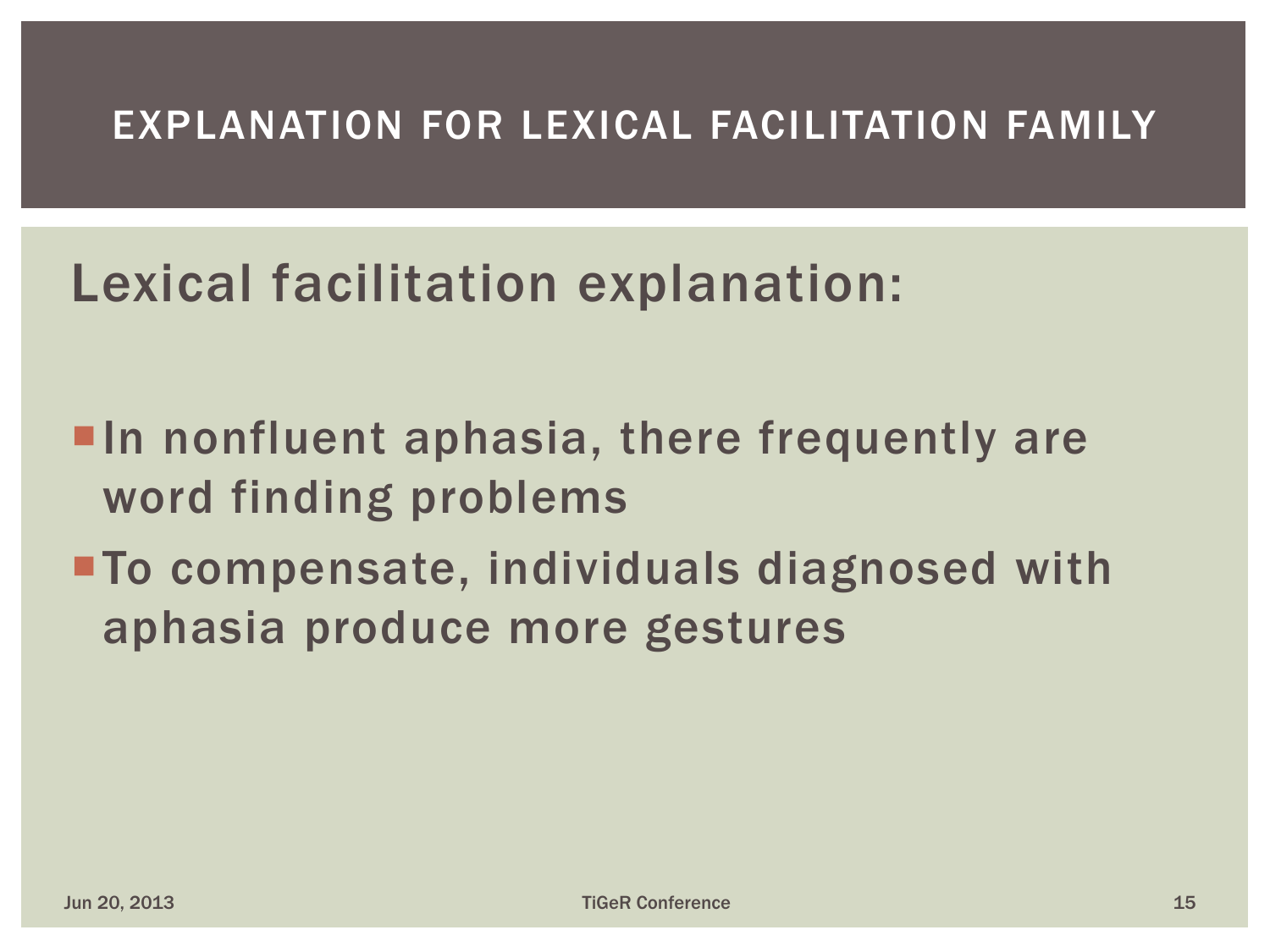#### PROPOSED EXPLANATION GROWTH POINT FAMILY

Our new "Growth Point family" explanation:

- **-Due to fluency problems, conceptualiser adapts** by producing smaller units (cf. Kolk & Heeschen 1990)
	- **If there is one gesture per unit, and the number of words** goes down, the number of gestures per word goes up.
- Sometimes, gesture is used to compensate for communication deficits in speech
	- These are often speech-replacing gestures (to the right of "Kendon's continuum") or interactive gestures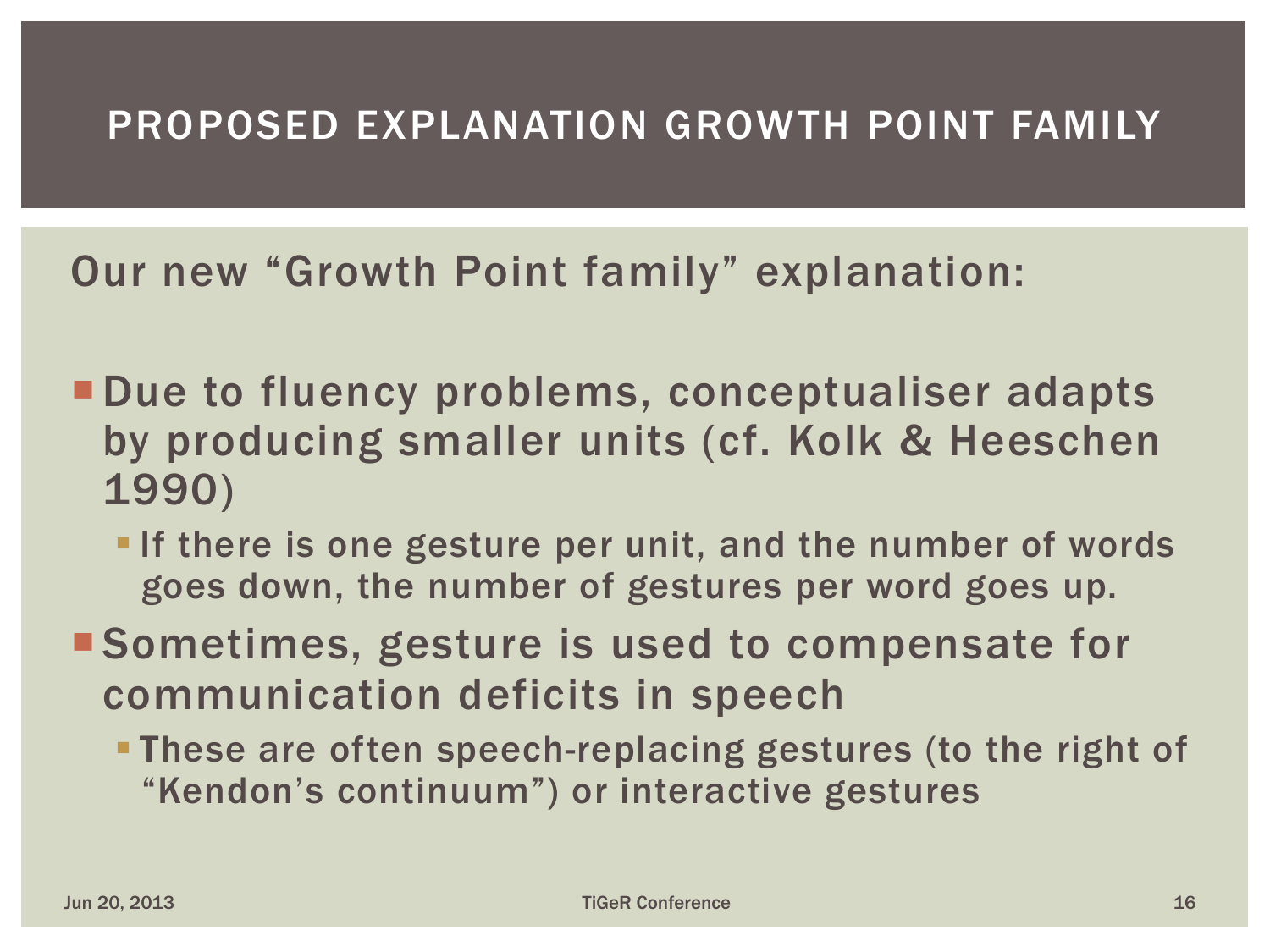# TWO EXPLANATIONS

Both model types can accomodate the aphasia findings

- **The explanations are very different**
- **If depends on what model (family) one** believes in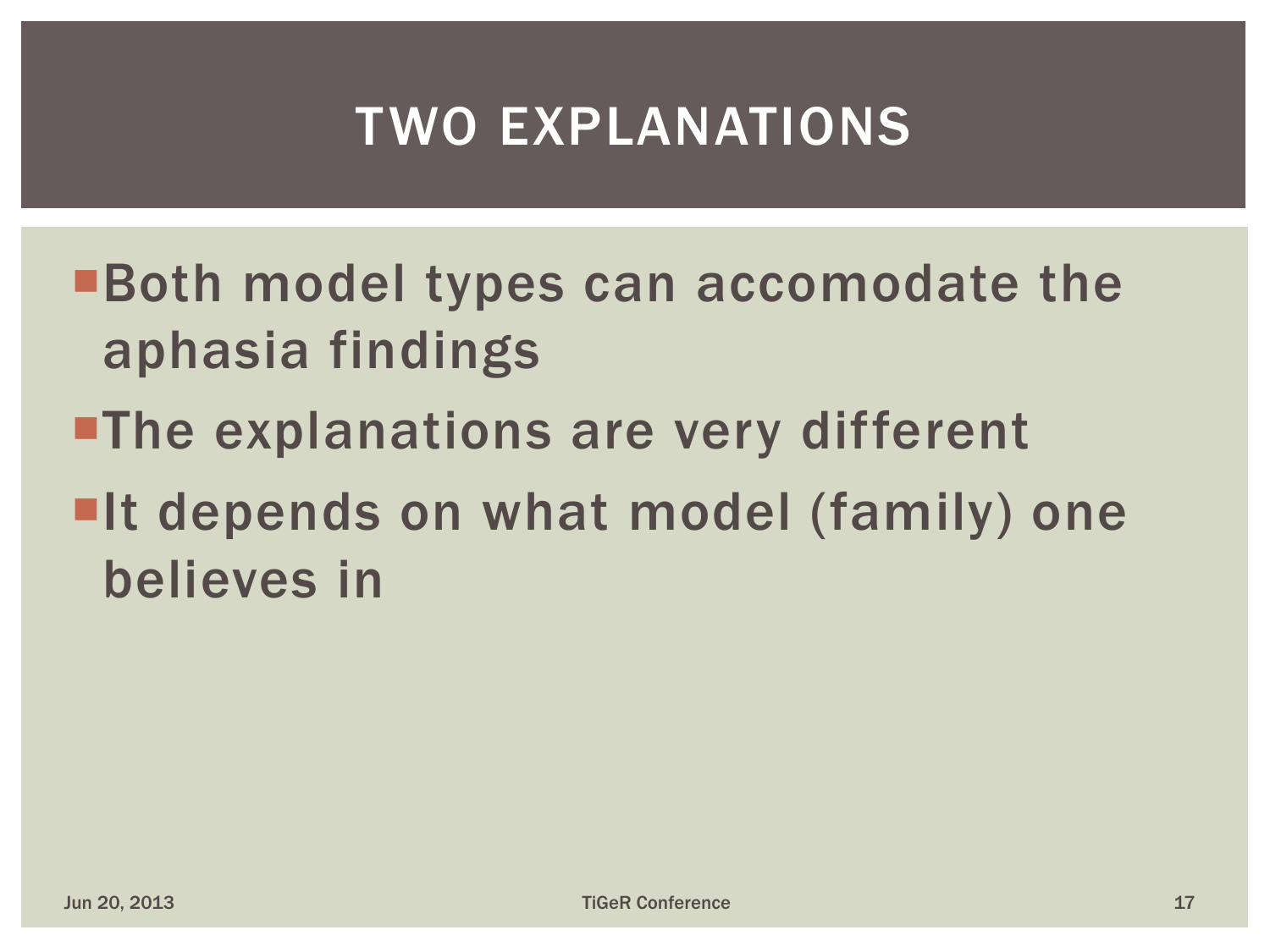# MY PREFERENCE

#### I prefer the GP type explanation because

- **-It is compatible with the Adaptation** Hypothesis (Kolk & Heeschen 1990;
- Controlled experiments have shown that making gestures does not help in resolving TOT states (Frick-Horbury & Guttentag 1998; Beattie & Coughlan 1999)
- But perhaps TOT states are not comparable to aphasia-related fluency problems